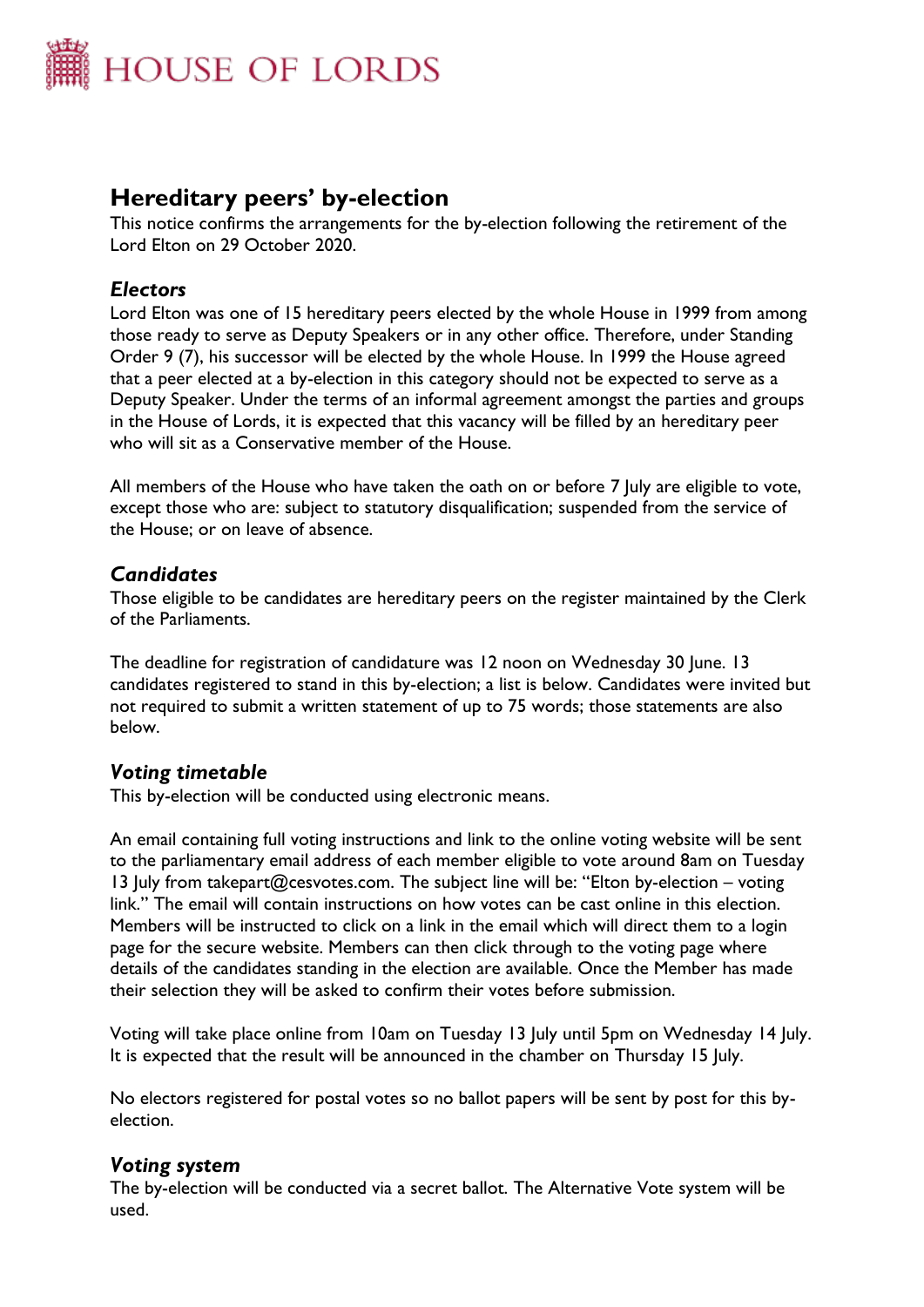Voters will place the name of the candidate they most strongly support at the top of the digital ballot paper, then place their next most favoured candidate below, and so on. Voters may cast as many or as few votes as they wish. In order to be elected, the first successful candidate must receive at least as many votes as all the other candidates put together. In the event of this not happening after first preference votes have been allocated, the votes of the candidates receiving the lowest number of first preference votes will be shared out according to the second preference marked on them. This will be repeated until one candidate has at least half of the total valid votes.

Ballot papers will be invalidated if:

• in the opinion of the Returning Officer (the Clerk of the Parliaments) the ballot paper is illegible or ambiguous.

# *Results*

The electronic count will be overseen by Civica Election Services.

The result will be announced in the House of Lords chamber by the Clerk of the Parliaments at a convenient moment (likely to be after oral questions) on Thursday 15 July 2021.

The full results, including the number of first-preference votes cast for each candidate and the position after each transfer of votes, will be available in the Printed Paper Office and the Library soon after the announcement by the Clerk of the Parliaments. The results will also be published online at [www.parliament.uk](http://www.parliament.uk/)

5 July 2021 SIMON BURTON *Clerk of the Parliaments*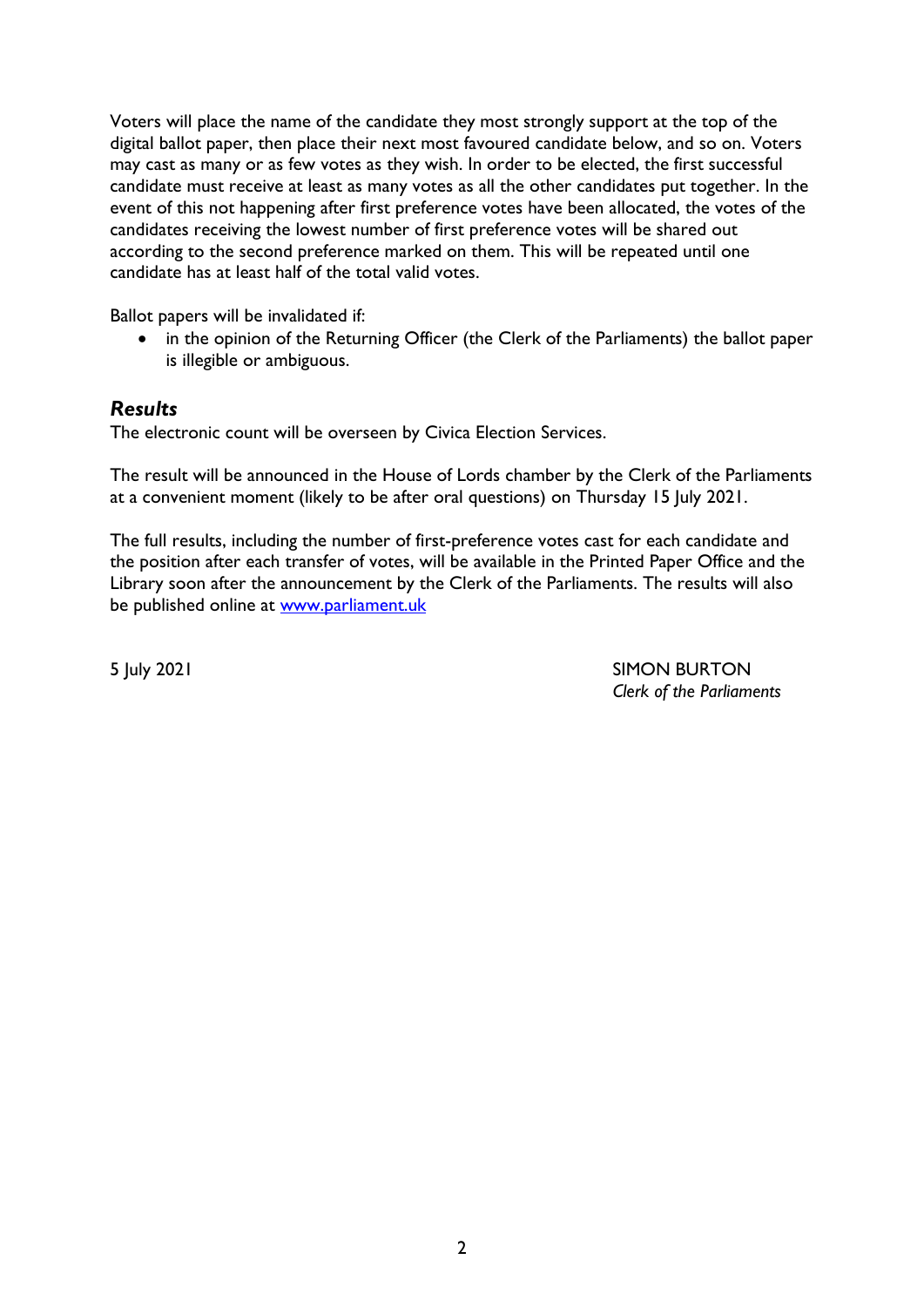# **List of candidates**

Carnarvon, E. De La Warr, E. De Ramsey, L. Dormer, L. Elibank, L. Harlech, L. Limerick, E*. (L. Foxford)* Margadale, L. Mountgarret, V. (*L. Mountgarret*) Napier and Ettrick, L. Stockton, E. Strathcarron, L. Windlesham, L.

# **Candidature statements**

# **Carnarvon, E.**

My contribution to debates and committees in the House of Lords would be based on my experience of small business, farming, tourism and countryside/heritage matters in running and developing Highclere Estate. I have been an investor and worked in small software and technology companies. We have an international outlook to the world at Highclere via our online presence and using our lP & Trade Marks are developing new products for the US & global markets.

# **De La Warr, E.**

I seek to continue my family's service in both Houses.

My passions are environmental issues, regenerative farming as an organic livestock farmer; and the hospitality industry as proprietor of our village pub.

I built and own our Community Surgery and served as a volunteer in the Royal Marsden. Being Vice President of the R.B.S.T and Chairman of the Traditional Sussex Cattle Club. Am DL of East Sussex and have a long career in Financial Services.

# **De Ramsey, L.**

We live in an urban nation represented by an urban Parliament faced by environmental problems. Therefore the widest range of expertise is essential to their Lordships. The loss of Lord Selbourne was a disaster though Lord Leicester is a worthy replacement. At 19, I started farming on 125 acres ending as Chairman of the Environment Agency. I would welcome the opportunity to contribute to our Country's longterm solutions for both the countryside and the environment.

#### **Dormer, L.**

The 18<sup>th</sup> Lord Dormer, I live in Berkshire, easily commutable to Westminster. At 22, I became Chair of Jesmond Young Conservatives. In 2001, I canvassed for Boris on the doorsteps of Henley. A European and Conservative at heart, Brexit was a challenge to my politics. I stand today as a staunch supporter of our Government's Covid-19 response, and the Integrated Review. I will bring the House expertise from a career in defence and aerospace.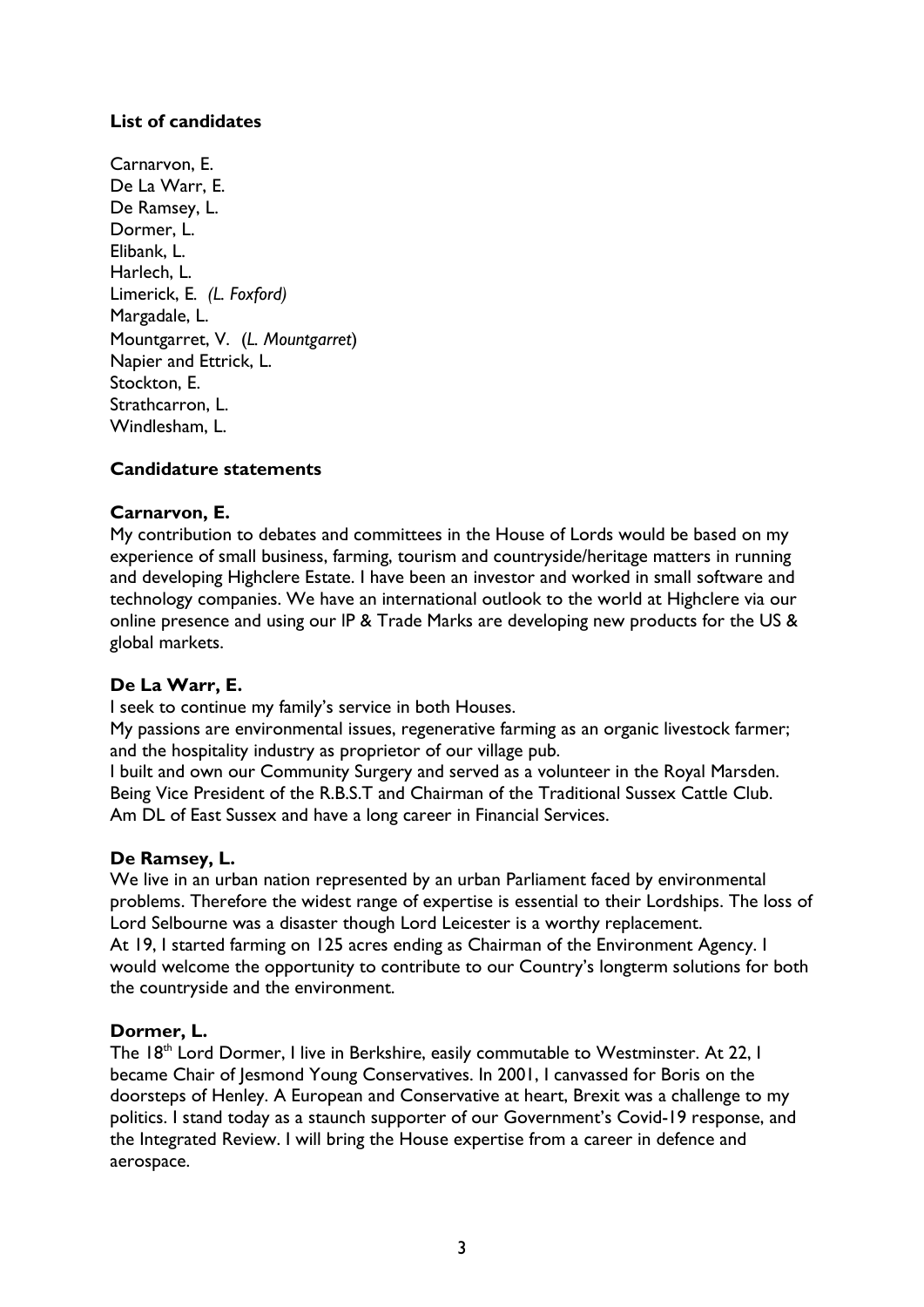# **Elibank, L.**

In my 35 year career, I have worked in Technology ( Virgin Media ), in Energy ( EDF ) and currently in Higher Education for Reading University . The latter two have given me considerable insight into the challenges of a sustainable future. I would relish the opportunity to work collaboratively in the Lords to tackle these issues. I have a degree in International Relations and am a member of the Conservative Party.

# **Harlech, L.**

Having lived and worked in North Wales and London, I feel that I have a balanced view of rural and urban matters. I have the capacity and drive to be a regular serving member of the House, if elected.

Areas of interest: Heritage, farming, housing, rural affairs, culture, media and sport. Serving committee member: CLA Cymru, Historic Homes Wales.

Education: Eton College, Central Saint Martins

Army Reservist: The London Regiment (attested Jan 2019)

# **Limerick, E***. (L. Foxford)*

Age 58. London and Sussex based. Desire and capacity for active role in Conservative Lords.

Useful and varied career experience.

FCO with postings in Paris (ENA, first British diplomat in Quai d'Orsay), Senegal and Jordan. Fluent French, Russian. Some Spanish, Arabic and Wolof.

Infrastructure lawyer and banker in London, Moscow and Dubai.

Active investor in Georgia and Kazakhstan.

Running diversified farm including renewables, wilding, weddings, camping, MicroBrewery. Key interests: Foreign Policy, Trade, Environment, Education, Planning

# **Margadale, L.**

Educated at Harrow, the RAC, Cirencester. I worked in commodities before starting my own catering business. I owned and ran a small hotel before managing our family estates in Wiltshire and the Isle of Islay. Was President of Salisbury Conservative Association.

Currently chairman of Salisbury Racecourse and a DL of Wiltshire.

Proper representation of matters rural in government is vital. I believe that the successful future of Scotland lies within the Union.

# **Mountgarret, V.** *(L. Mountgarret)*

*No statement submitted*

# **Napier and Ettrick, L.**

I believe that my life experience as someone who has succeeded in business despite significant challenges, due to a severe hearing impairment, would enable me to make a distinctive and valuable contribution to the House. I believe that a more representative House is a stronger House, both in terms of quality of debate but also, in relation to public perception. My election could help challenge popular preconceptions and strengthen the House. Regular and diligent attendee.

# **Stockton, E.**

Journalist and Foreign Correspondent, Glasgow Herald, Daily Telegraph. House of Lords 1986-1999; European Parliament 1999-2004. South Bucks District Council 2011-2016. Director and Chairman Macmillan Publishers, landowner in Sussex and Devon. Governor of two London secondary schools. Chairman CENTEC.